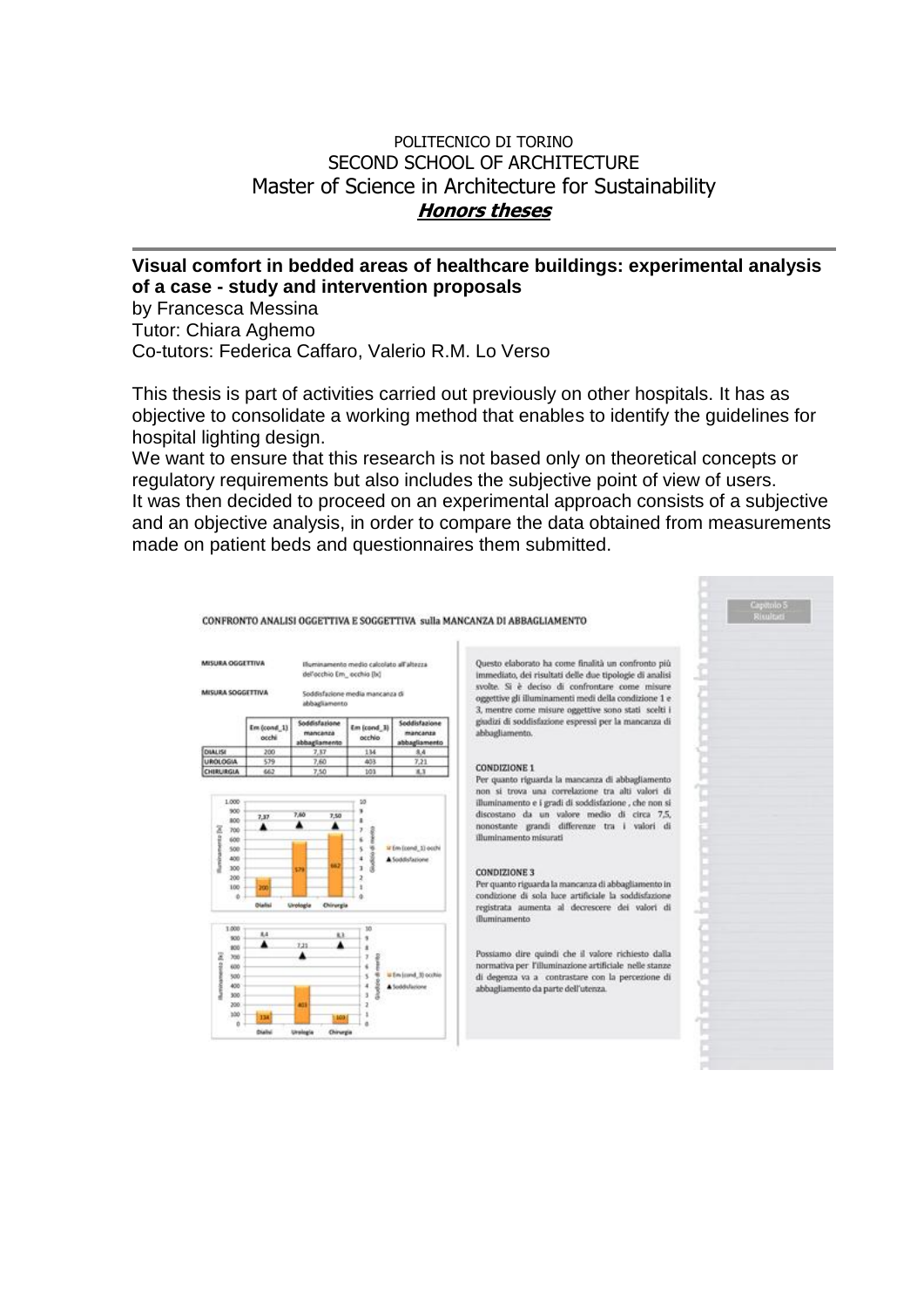## **Subjective analysis**

The analysis developed through questionnaires elaborated with the cooperation of the Psychology Department from Turin University.

The questionnaire was submitted from me directly to the patients that agreed to work with us, in order to make easier the comprehension of the questions and the compilation of the questionnaire.

We've chosen to submit the questionnaire only to residents who are much more sensitive and critical to the kind of treatment they receive.

In my case it was possible to compare two different types of wards in terms of permanence within the hospital.

Patients present in the dialysis Department, in turn, were divided in three categories. First category is that of patients that submit to the therapy for 4 hours and for 4 days/week; second category is that of patients that follow the same therapy of first category but in the afternoon and third category is that of night's patients that follows therapy for 6 hours during night sleep. Dialysis patients are therefore of "regular guests", they know the structure for years, and apart from some sudden change, stationed during therapy in the same bed.

In the Urology, General Surgery and Vascular Surgery departments patients are kept in hospital according to the healing time that can be short as a few days or longer, up to a month.

It is assumed that patients that remains for months in the hospital are much more interested and careful of the quality of light and they have a perception even more aware than the patient admitted for a few days.

The questionnaires had a first part where we collected general data such as age, sex, visual disturbances, permanence, in order to make the appropriate comparisons between the different departments.

The patient is requested to answer questions through a ladder, expressing an opinion in terms of satisfaction and importance from 0 to 10 in three different conditions.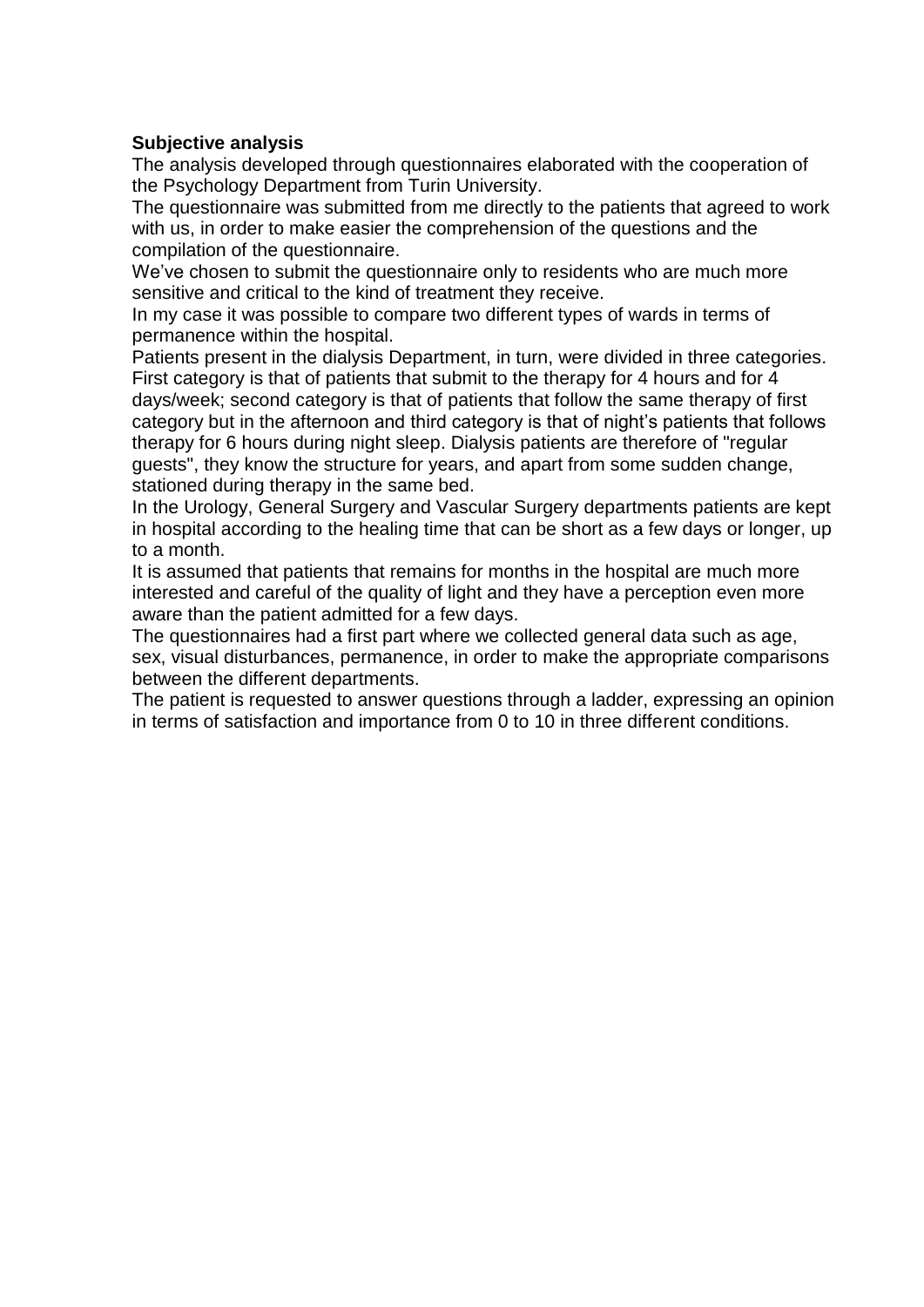- ÷ Condition 1: the patient was placed in the room, then without changing any aspect of the environment.
- ÷. Condition 2: Just natural light, thereby raising all screens and turning off artificial lights lit.
- 4 Condition 3: ambient light and headboard lit.

The conditions 1 and 2 were analyzed during the day usually from 09:00 to 13:00 condition 3 was analyzed in the afternoon and in the absence of natural light from 17:15 to 19:00.

## **Objective analysis**

Three different departments of the hospital were involved in this analyisis according to the orientation and restructuring state.